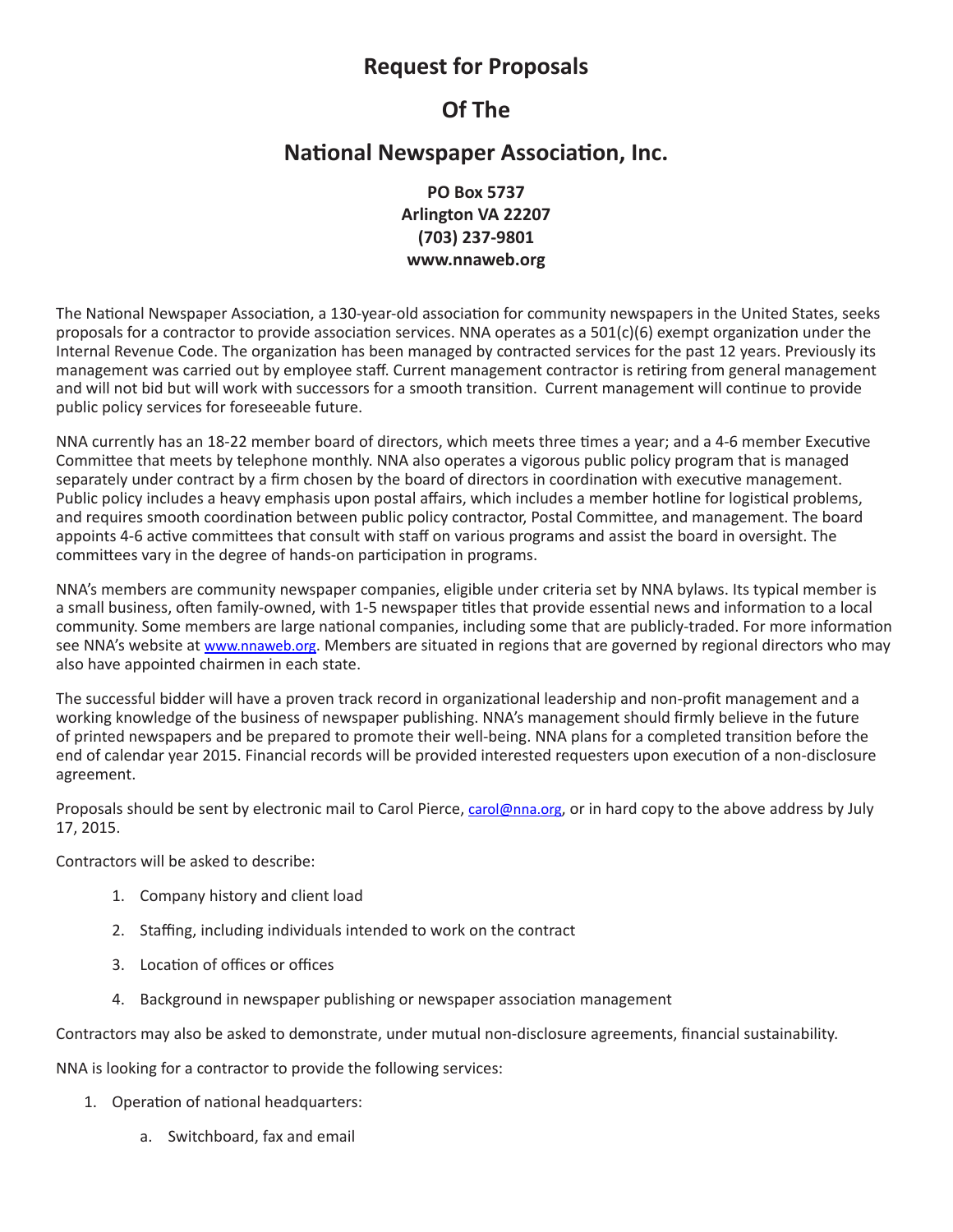- b. Inventory of currently-used supplies (e.g., letterhead, board materials
- c. Possible meeting space for board of directors (optional)
- d. Teleconferencing services; (video conferencing optional)

#### 2. Financial Services

- a. General Accounting: cash and credit card receipts, A/R, A/P, general ledger, invoicing, bill payments, and posting of receipts from separate membership invoicing system
- b. Invoicing of advertising sales and payment of earned commissions to sales consultants
- c. Monthly financial reports (cash basis) to Executive Committee
- d. Oversight of investments managed by professional firm under board policy and governed by audit/ investment committee
- e. Annual budget creation and presentation in consultation with treasurer
- f. Annual preparation of financial records for audit and tax payment (handled by independent accountant chosen by directors)
- g. Compliance with federal, state and local licensing fees and forms
- h. General familiarity with IRS and state taxing authority rules for nonprofits
- i. Accounting for small affiliated educational nonprofit  $501(c)(3)$  organization (NNAF) associated with NNA, with periodic financial reports as needed
- j. Informal collection calls following policy set by directors (an independent collection service may be retained, but has rarely been needed by NNA)
- 3. Membership and Marketing Services
	- a. Monthly invoicing of membership on due dates through use of a proprietary membership database and invoicing program and following protocol set by directors for follow up reminders
	- b. Periodic invoicing of partner state associations that operate as brokers of NNA membership in their states
	- c. Management of NNA member database, including such data fields as the directors require
	- d. Receiving and reviewing new member applications
	- e. Staffing of membership/marketing committee and creation/management of such marketing campaigns as committee designs and budget permits
	- f. Provision of accurate membership lists by membership region as requested by directors
	- g. Composition and distribution of an annual report highlighting NNA services and achievements
	- h. Management of independent contractors engaged to sell memberships by region (currently 2)
	- i. Oversight and management of 8-10 affinity membership programs operated by approved vendors (eg. Insurance, travel, office supply sales), including NNA libel insurance offered as a major membership incentive and requiring periodic engagement with outside counsel for state registrations
	- j. Maintenance and shipping of portable vendors' exhibit to market membership, which may be used by directors during various travels or by management staff
	- k. Providing customer-friendly points of contacts for member requests as needed $1$

Members and potential members may contact NNA with requests for peer support on business problems, which our staff handles by matching up experts within the organization with the requester; NNA also operates a Legal Hotline through services of outside counsel.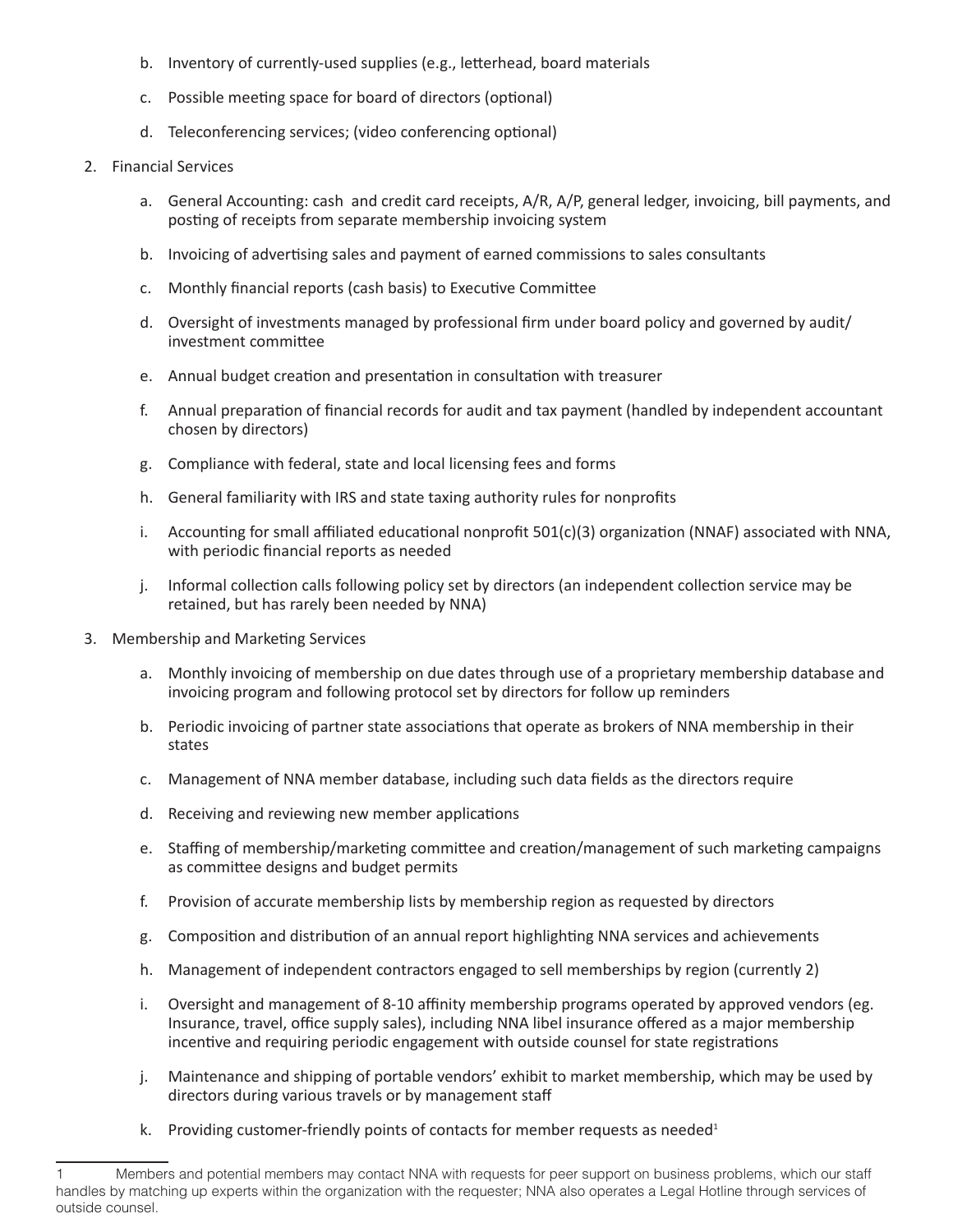- 4. Board of Directors' services
	- a. Planning and execution of three directors' meetings each year, which require detailed briefing books on current association activities and financial status. The summer board meeting requires some social event planning as past president and spouses are included in tours and dinners. Spouse events are expected at most board meetings.
	- b. Execution of annual elections of directors that include regional voting by eligible members;
	- c. Monthly teleconferences and such other special meetings as needed by Executive Committee, which generally include financial reviews;
	- d. Ongoing communications of association activities to directors
	- e. Drafting and circulating minutes of meetings and maintenance of minute books
	- f. Producing honoraria, awards and certificates of recognition as needed

### 5. Committee support

- a. Planning and execution of 3-5 member committees charged by directors with carrying out specific missions, such as membership marketing, publication oversight and audit.
- b. Drafting, circulating and archiving meeting minutes
- c. Supporting such administrative tasks as committees may request
- 6. Publications and Public Relations
	- a. Writing, editing, publishing and distributing monthly Publishers' Auxiliary<sup>2</sup>
	- b. Maintaining and replenishing postage accounts and producing postage reports for US Postal Service (which function will likely be carried out by printer under management's supervision.)
	- c. Coordination with advertising sales executive of display and classified advertising to ensure timely insertion and quality reproduction;
	- d. Monthly monitoring of advertising following reproduction to ensure proper invoicing.
	- e. Press releases, social media distribution and media appearances as needed, with deference to board policy that elected leaders take precedence as the public face of NNA, while management staff may fill in when president or other officers are unavailable
	- f. Representing organization on various affiliated groups, as needed, including national organization of state association executives
- 7. Contest Management
	- a. Management of annual Better Newspaper, Better Newspaper Advertising and Newspaper in Education contests, including
		- i. Periodic refreshing of rules to maintain currency with industry
		- ii. Annually updating the software and establishing deadlines
		- iii. Promotion and marketing
		- iv. Receipt of entries (physical or through digital vendor contract)
		- v. Assisting participants who are unable to complete the process independently
		- vi. Recruiting about 50 judges and assisting them through the judging process

<sup>2</sup> This function is generally executed by an employee of current management whose services the directors highly value. This individual as well as others on staff may become an independent contractor or employee of new management.